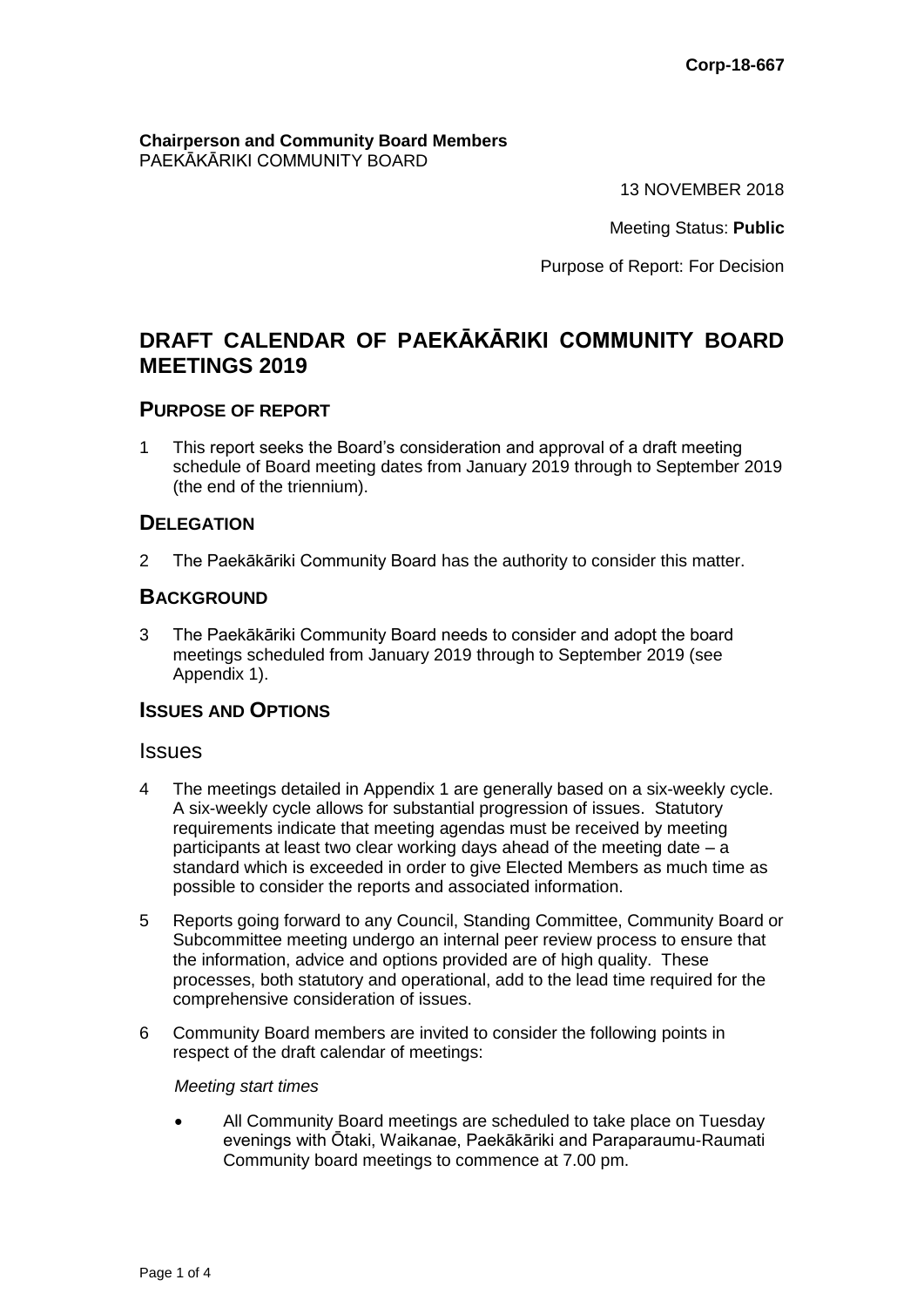#### *Briefings*

 Briefings are scheduled to take place on a Thursday from 8.15 am – 9.30 am and sometimes after Committee meetings. These briefings are primarily intended to keep Elected Members up to date with key projects and issues.

#### *Other meetings*

- The Audit and Risk Committee will meet quarterly.
- The Appeals Hearing Committee and District Licensing Committee meet as required.
- The draft calendar also features meeting dates for Te Whakaminenga o Kāpiti.
- The calendar of meetings features meeting dates for bodies which administer grants. These are the Grants Allocation Committee and the Campe Estate Subcommittee.

#### *Changes to the Calendar*

 From time to time meetings have to be re-scheduled or cancelled for unavoidable reasons and if this has to be done, the matter is discussed initially with the Mayor and/or the Chair of the respective Committee before Elected Members are informed and consulted as to proposed alternative dates if any. Any changes to the meeting schedule are publicly advertised, and notified in the Calendar of Meetings found in the Elected Members Bulletin circulated each Friday to Elected Members. Cancellation notices include the reasons for cancelling.

# **CONSIDERATIONS**

#### Policy considerations

7 There are no policy considerations.

#### Legal considerations

8 There is no statutory requirement to set a calendar of meetings but it is practical to do so to fulfil the requirement under the Local Government Official Information and Meetings Act 1987 (Section 46) to publicly notify meetings.

#### Financial considerations

9 There are no financial considerations.

#### Tāngata whenua considerations

10 There are no tāngata whenua considerations arising from this report.

#### **SIGNIFICANCE AND ENGAGEMENT**

#### Significance Policy

11 This matter has a low level of significance under Council policy.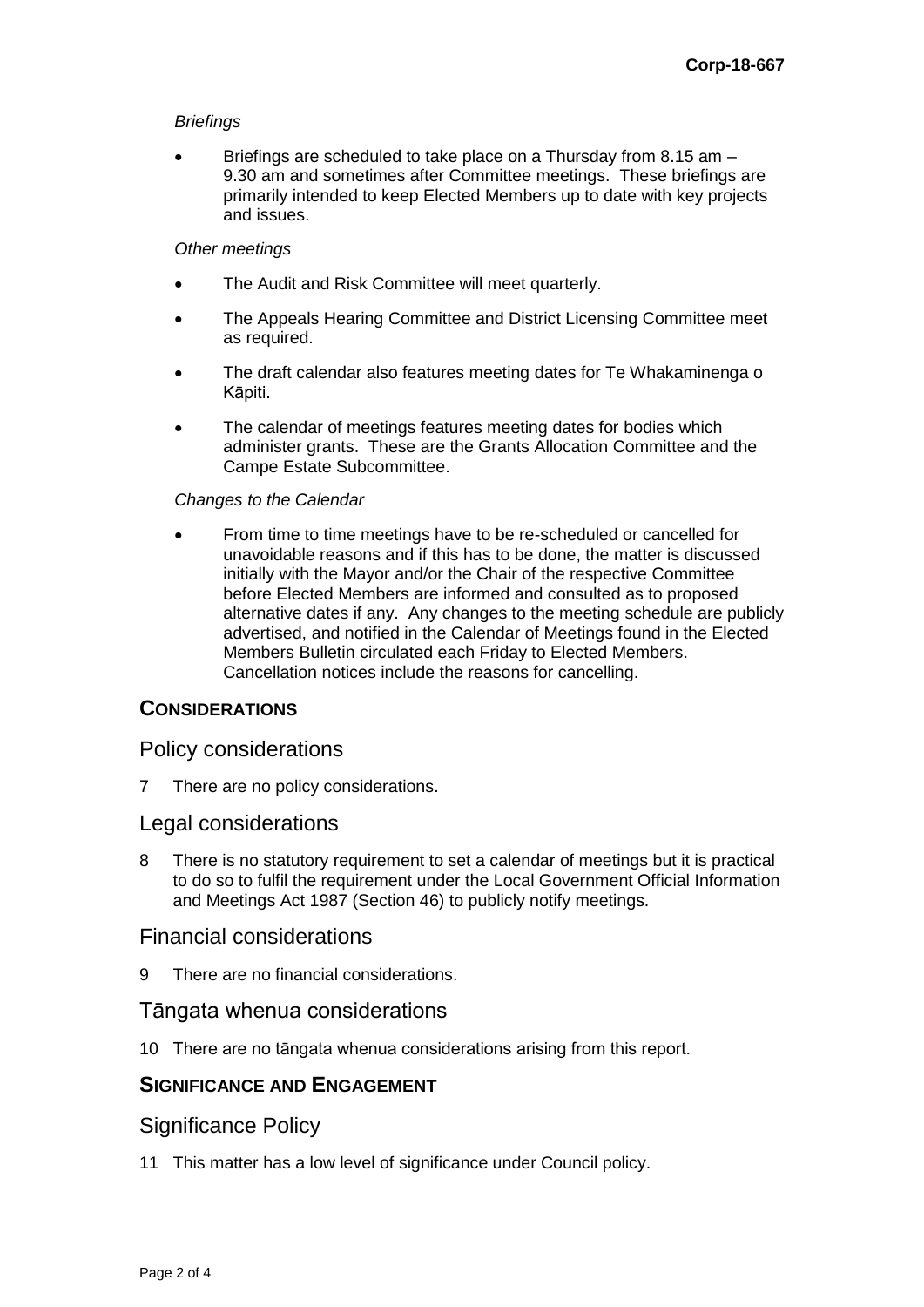# **Consultation**

12 It is common practice for Council to refer the draft calendar to Community Boards for their consideration. Community Boards are free to amend the proposed dates for Community Board meetings 2019.

# **RECOMMENDATIONS**

13 That the Paekākāriki Community Board adopts the meeting dates for 2019 as set out in Appendix 1 of report Corp-18-667.

| <b>Report prepared by</b> | <b>Approved for submission</b> | <b>Approved for submission</b> |
|---------------------------|--------------------------------|--------------------------------|
|                           |                                |                                |

**Annette McLaughlin Natasha Tod Janice McDougall Democracy Services Advisor**

**Group Manager Regulatory Services** **Acting Group Manager Corporate Services**

# **ATTACHMENTS**

Appendix 1 Draft dates for meetings of the Paekākāriki Community Board in 2019<br>Appendix 2 Draft Calendar for 2019 Draft Calendar for 2019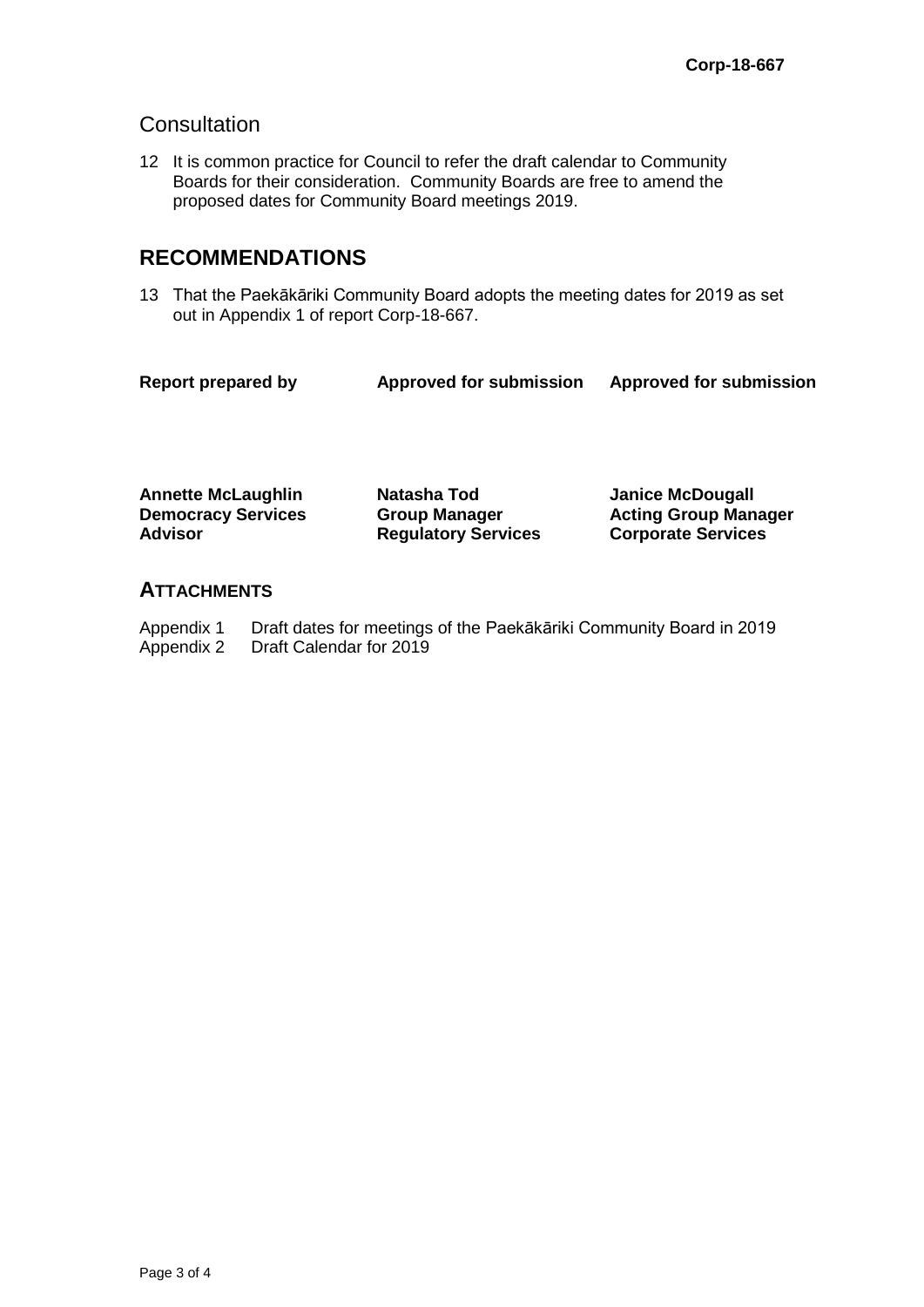**Appendix 1**

# **Draft meeting dates in 2019 for meetings of the Paekākāriki Community Board**

**Tuesday - 7.00 pm**

**12 February 26 March 7 May 25 June 6 August 17 September**